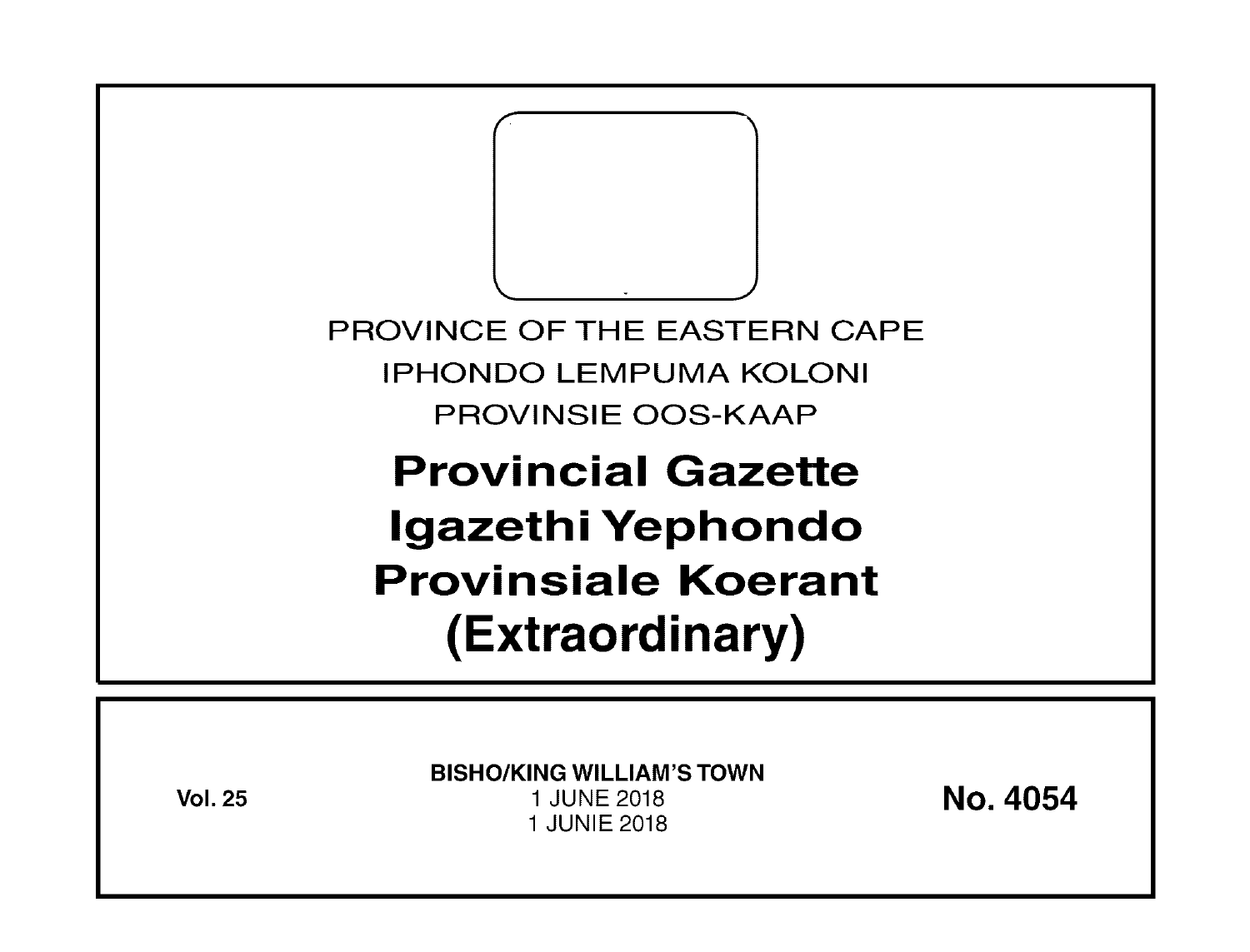# **IMPORTANT NOTICE:**

**THE GOVERNMENT PRINTING WORKS WILL NOT BE HELD RESPONSIBLE FOR ANY ERRORS THAT MIGHT OCCUR DUE TO THE SUBMISSION OF INCOMPLETE I INCORRECT I ILLEGIBLE COPY.** 

**No FUTURE QUERIES WILL BE HANDLED IN CONNECTION WITH THE ABOVE.** 

#### **CONTENTS**

|    |                                                                                                    | Gazette Page<br>No. | No. |
|----|----------------------------------------------------------------------------------------------------|---------------------|-----|
|    | <b>PROVINCIAL NOTICES • PROVINSIALE KENNISGEWINGS</b>                                              |                     |     |
| 93 | Local Government: Municipal Electoral Act (27/2000): Election Timetable: Ward 06 of the Emalahleni | 4054                |     |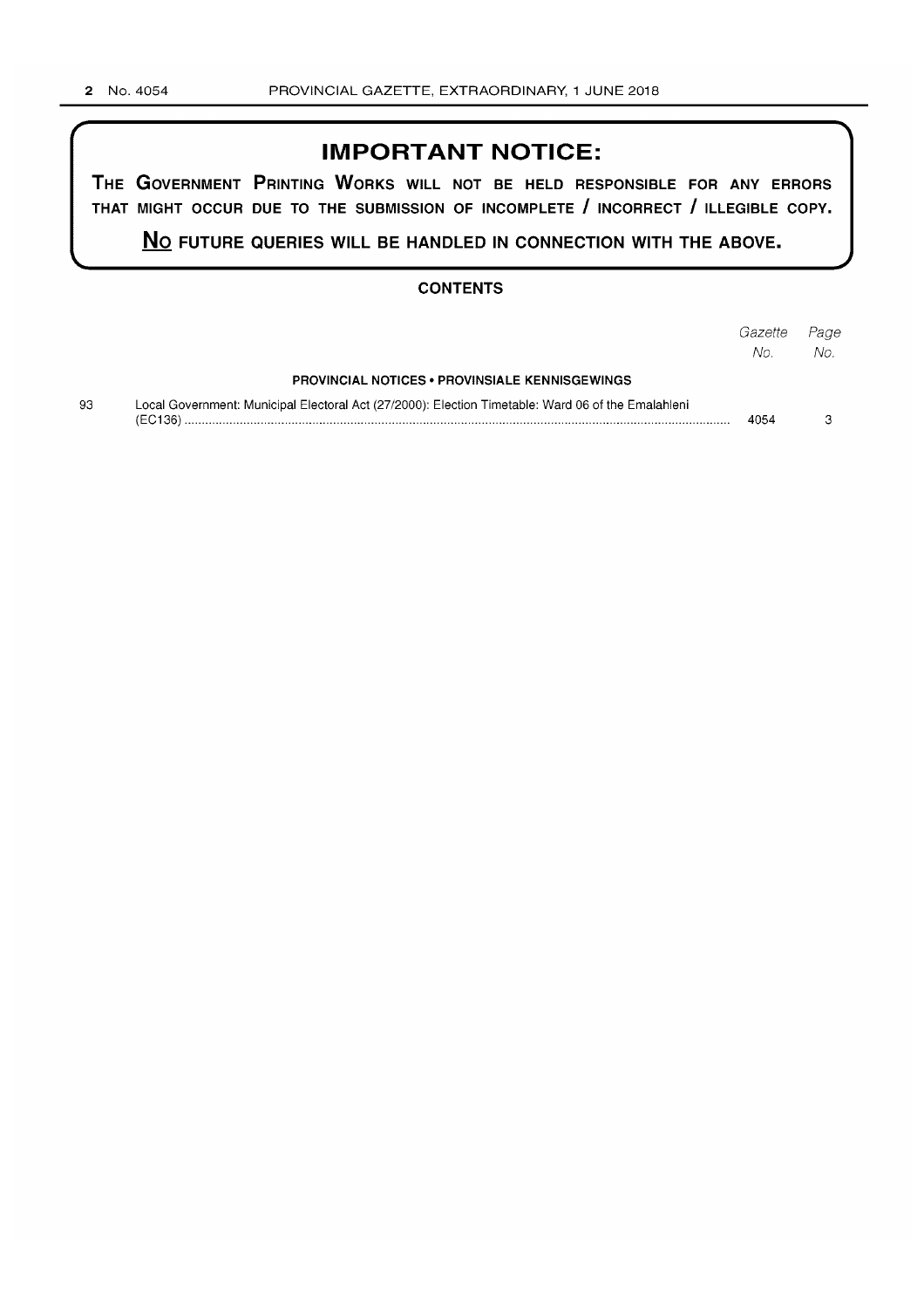# PROVINCIAL NOTICES • PROVINSIALE KENNISGEWINGS

#### PROVINCIAL NOTICE 93 OF 2018

## ELECTORAL COMMISSION

## ELECTION TIMETABLE

The Electoral Commission hereby gives notice that it has in terms of section 11 of the Local Government: Municipal Electoral Act, 2000, compiled the election timetable set out below to apply to the municipal by-elections to be held on 20 June 2018 in respect of Ward 06 of the Emalahleni [EC136] Municipality as proclaimed by Provincial Notice number 81 of 2018 as published in the Provincial Gazette Extraordinary No 4044 of the Eastern Cape, dated 17 May 2018. A reference to "section" in this election timetable is a reference to that section in the Local Government: Municipal Electoral Act, 2000 (Act No. 27 of 2000).

## Cut-off time for act to be performed

1 An act required in terms of this Act to be performed by not later than a date in the election timetable must be performed before 17:00 on that date, unless otherwise specified.

## Certification of the voters' roll

2 By 24 May 2018 chief electoral officer must certify the segments of the voters' roll for the voting districts to be used in the by-elections in terms of section 6(2)(a).

## Notice that lists of addresses of voting stations are available for inspection

3 By 24 May 2018 the chief electoral officer must give notice that copies of a list of voting stations and their addresses will be available for inspection at the office of the Commission's local representative in terms of section 19(5).

## Notice of route of mobile voting stations

4 If the Commission decides to use mobile voting stations in the byelections, the Commission must by 01 June 2018 give notice of the route, including the locations and estimated times of stopping of each mobile voting station in terms of section 22(1).